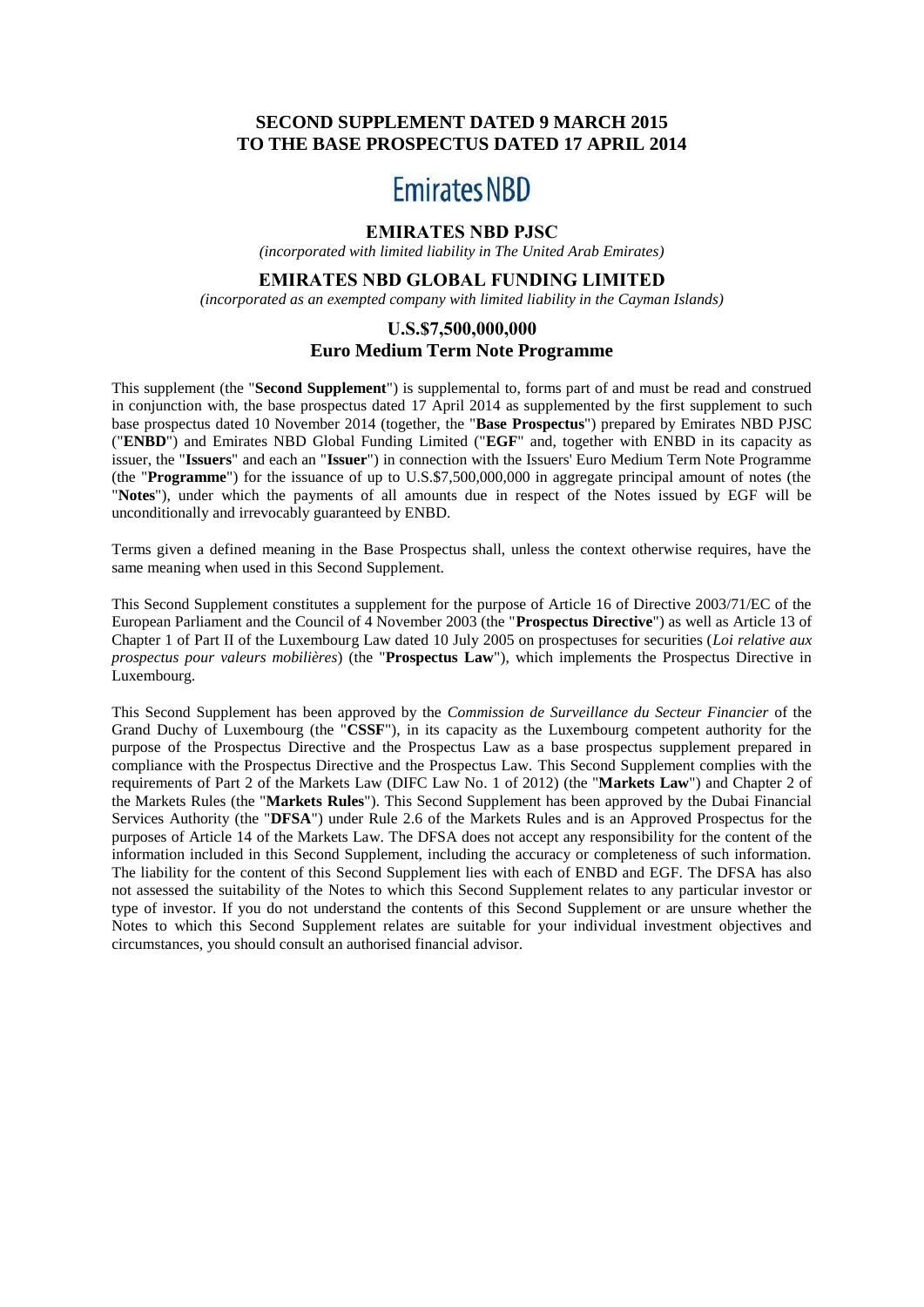## **IMPORTANT NOTICES**

Each of ENBD and EGF accepts responsibility for the information contained in this Second Supplement and declares that, having taken all reasonable care to ensure that such is the case, the information contained in this Second Supplement is, to the best of its knowledge, in accordance with the facts and contains no omission likely to affect its import.

Information which is updated by reference to one section of the Base Prospectus may be repeated or referred to in other sections of that document. Accordingly, to the extent that there is any inconsistency between: (a) any statement in this Second Supplement or any statement incorporated by reference into the Base Prospectus by this Second Supplement; and (b) any other statement in, or incorporated by reference into, the Base Prospectus, the statements in (a) above will prevail.

Save as disclosed in this Second Supplement, no significant new fact, material mistake or inaccuracy relating to the information included in the Base Prospectus which is capable of affecting the assessment of the Notes issued under the Programme has arisen or been noted, as the case may be, since publication of the Base Prospectus.

This Second Supplement does not constitute an offer of, or an invitation by or on behalf of the Issuers or the Dealers to subscribe for, or purchase, any Notes.

Copies of this Second Supplement, the Base Prospectus and the documents incorporated by reference in either: (i) will be available in electronic form on the websites of the Luxembourg Stock Exchange (www.bourse.lu) and NASDAQ Dubai (www.nasdaqdubai.com); and (ii) can be obtained on written request and without charge from the registered office of each of ENBD and EGF and from the specified offices of the Paying Agents for the time being in London and Luxembourg as described on page 141 of the Base Prospectus.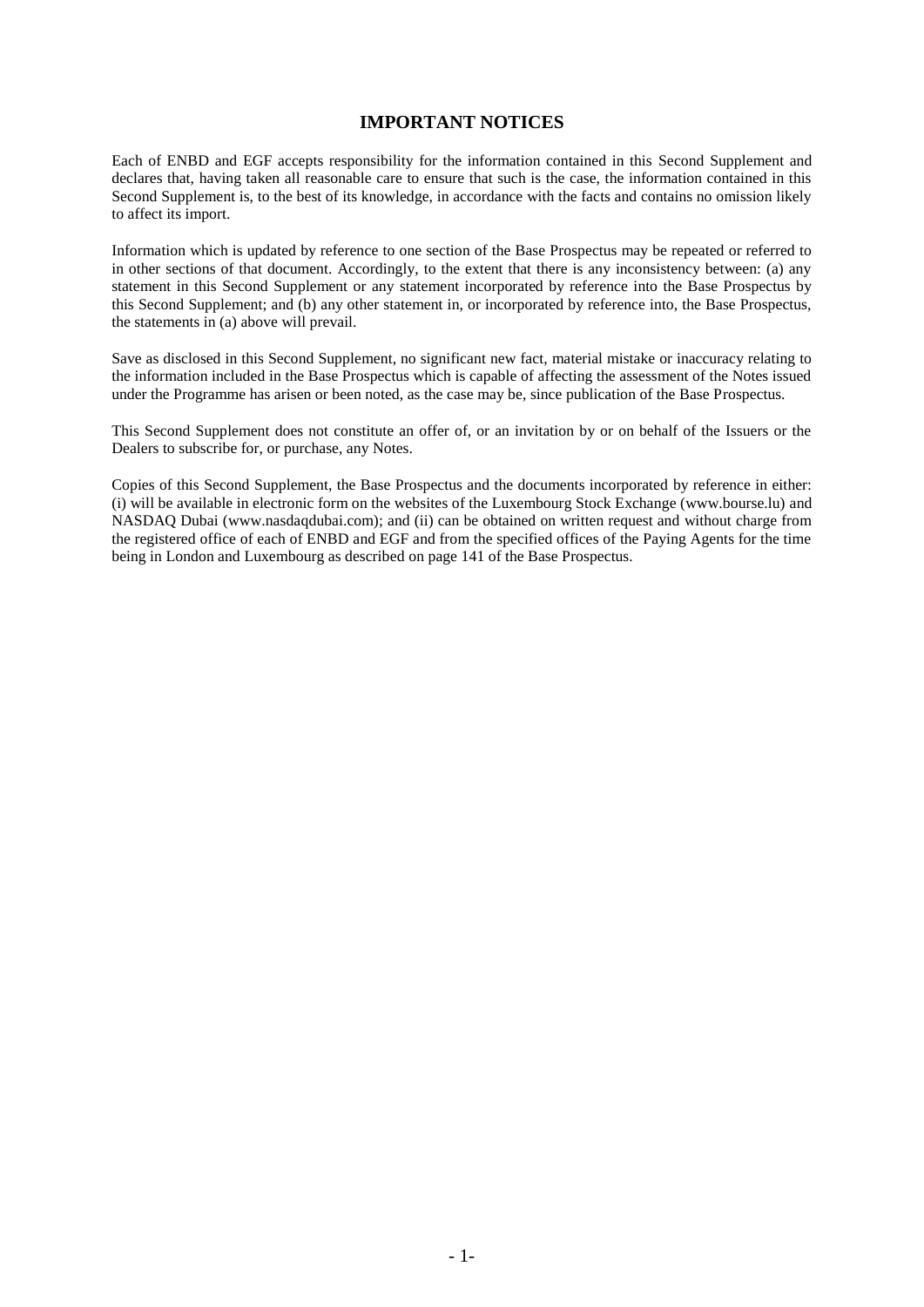# **AMENDMENTS OR ADDITIONS TO THE BASE PROSPECTUS**

With effect from the date of this Second Supplement the information appearing in, or incorporated by reference into, the Base Prospectus shall be amended and/or supplemented in the manner described as follows. The Issuers are publishing this Second Supplement to update investors with respect to the following key developments that have arisen with respect to the Programme since the publication of the Base Prospectus:

#### **1. Incorporation of ENBD's 2014 year-end financial results**

On 18 January 2015, ENBD published its audited consolidated annual financial statements for the year ended 31 December 2014 together with the auditors' report thereon (the "**2014 Financial Statements**").

A copy of the 2014 Financial Statements has been filed with the CSSF and the DFSA and the 2014 Financial Statements are incorporated by reference in and form part of this Second Supplement in their entirety and, by virtue of this Second Supplement, form part of the Base Prospectus.

#### **2. Amendments to the Base Prospectus**

Paragraphs (c) and (d) on page 18 of the Base Prospectus shall be deemed to be deleted and replaced with the following:

- "(c) the Terms and Conditions of the Notes contained in the Base Prospectus dated 22 December 2011, pages 39 to 70 (inclusive);
- (d) the Terms and Conditions of the Notes contained in the Base Prospectus dated 14 March 2013, pages 33 to 68 (inclusive);
- (e) the unaudited condensed consolidated interim financial statements of ENBD for the nine month period ended 30 September 2014, including:
	- (i) statement of financial position (page 2);
	- (ii) income statement (page 3);
	- (iii) statement of comprehensive income (page 4);
	- (iv) statement of cash flows (pages  $5 6$ );
	- (v) statement of changes in equity (page 7);
	- (vi) accounting policies and explanatory notes (pages  $8 34$ ); and
	- (vii) auditors' review report (page 1); and
- (f) the audited consolidated annual financial statements of ENBD for the year ended 31 December 2014, including:
	- (i) statement of financial position (page 3);
	- (ii) income statement (page 4);
	- (iii) statement of comprehensive income (page 5);
	- (iv) statement of cash flows (pages  $6 7$ );
	- (v) statement of changes in equity (pages  $8 9$ );
	- (vi) accounting policies and explanatory notes (pages  $10 118$ ); and